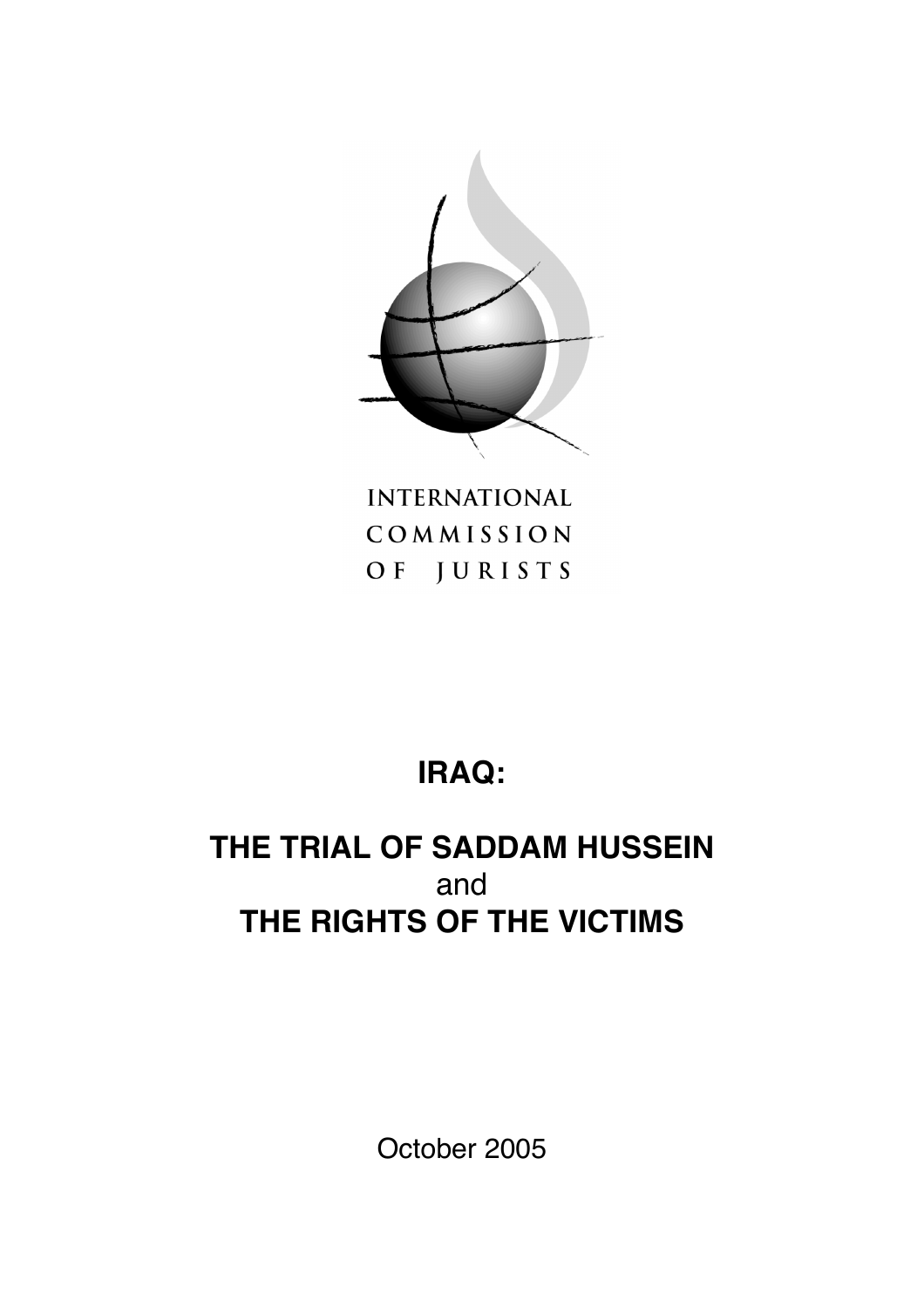## **TABLE OF CONTENTS**

| L.      |                                                    |  |
|---------|----------------------------------------------------|--|
| Ш.      | <b>HUMAN RIGHTS VIOLATIONS AND CRIMES AGAINST</b>  |  |
|         |                                                    |  |
|         | IV. VICTIMS OF GROSS HUMAN RIGHTS VIOLATIONS AND   |  |
| $V_{-}$ |                                                    |  |
|         |                                                    |  |
|         |                                                    |  |
|         |                                                    |  |
|         |                                                    |  |
|         | VII. A "COMMISSION FOR THE MARTYRS" AS A TRUTH AND |  |
|         | VIII. CONCLUSIONS AND RECOMMENDATIONS  15          |  |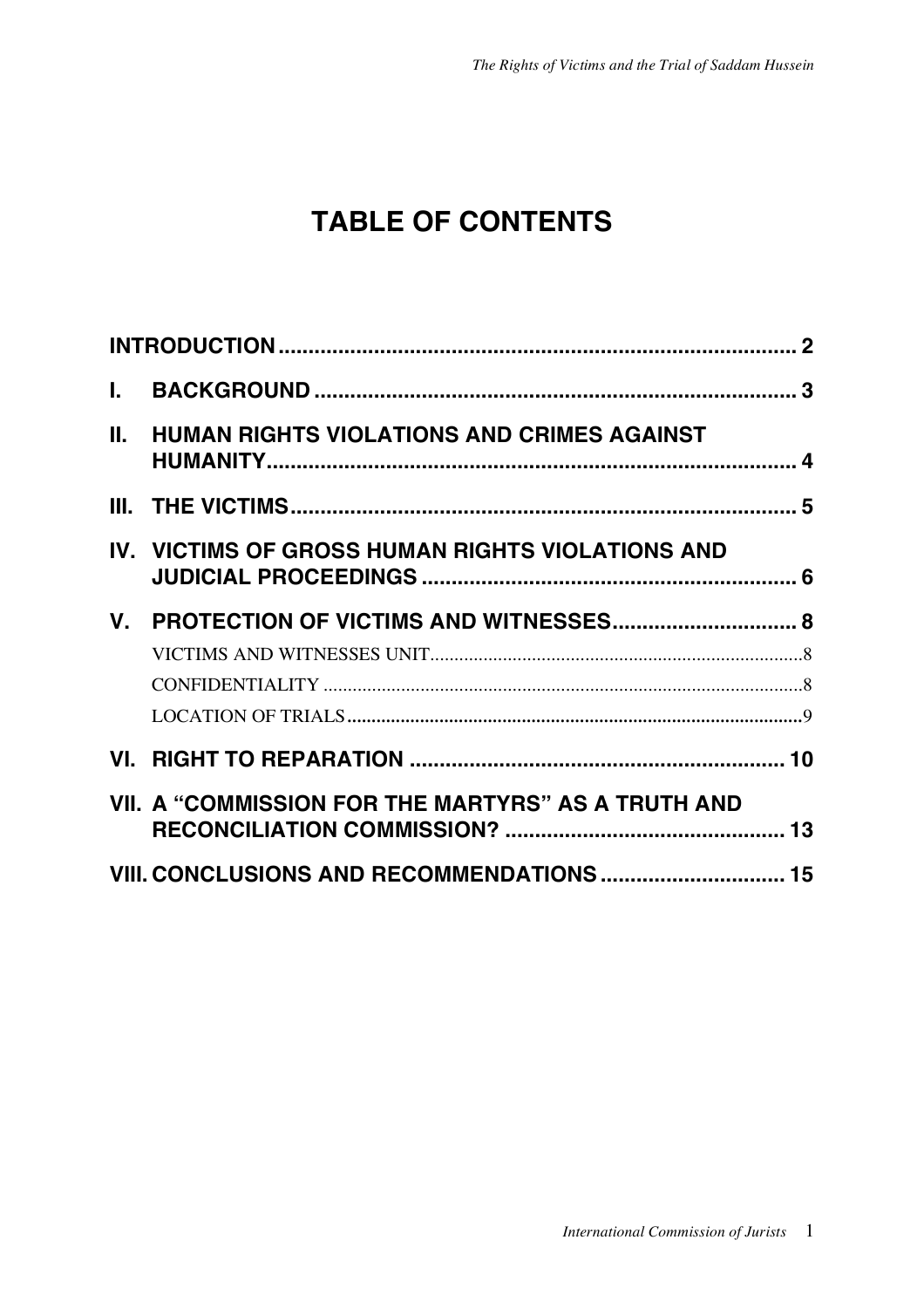## **THE TRIAL OF SADDAM HUSSEIN**

#### and

### **THE RIGHTS OF VICTIMS**

### **Introduction**

*"It is obvious that gross violations of human rights and fundamental freedoms, particularly when they have been committed on a massive scale, are by their nature irreparable. In such instances any remedy or redress stands in no proportional relationship to the grave injury inflicted upon the victims. It is nevertheless an imperative norm of justice that the responsibility of the perpetrators be clearly established and that the rights of the victims be sustained to the fullest possible extent."*

Theo van Boven, UN Special Rapporteur on the Right to Reparation<sup>1</sup>

The trial of former President Saddam Hussein and seven other defendants is scheduled to start on 19 October 2005. Irrespective of the outcome of the trial, the status of the accused and the sheer extent of gross violations of international human rights law and serious violations of humanitarian law committed during his regime over more than 30 years, have already made this trial one the most important judicial proceedings in many decades. The way justice is delivered during the whole process will set fundamental precedents for respect for the rule of law in Iraq and could have major consequences throughout the Middle East.

States have a fundamental responsibility to bring to justice perpetrators of gross violations of international human rights law and serious violations of humanitarian law. They must ensure that proceedings follow international fair trial standards. Beyond prosecuting and punishing those responsible, states also have the "duty to provide victims with effective remedies and to ensure that they receive reparation for the injuries suffered; to ensure the inalienable right to know the truth about violations; and to take other necessary steps to prevent a recurrence of violations."2

International attention has focussed so far on the prosecution of Saddam Hussein and the other defendants, in particular the need to ensure fair trial guarantees. It is certainly crucial to avoid a hasty verdict on particular charges in which political considerations could take precedence over respect for international fair trial standards. However, almost no attention has been paid to the rights of those who were victims during the regime of Saddam Hussein. Against a background of increasing political radicalization and possible entrenchment of a conflict between different religious and ethnic communities that has led to a pro- or anti-

<sup>&</sup>lt;sup>1</sup> Study on the right to restitution, compensation and rehabilitation for victims of gross violations of human rights and fundamental freedoms, UN Doc. E/CN.4/Sub.2/1993/8, para. 131.

<sup>2</sup> Principle 1 of the UN Set of Principles for the Protection and Promotion of Human Rights through Action to Combat Impunity, recommended by the UN Commission on Human Rights (Resol. 2005/81) of 21 April 2005.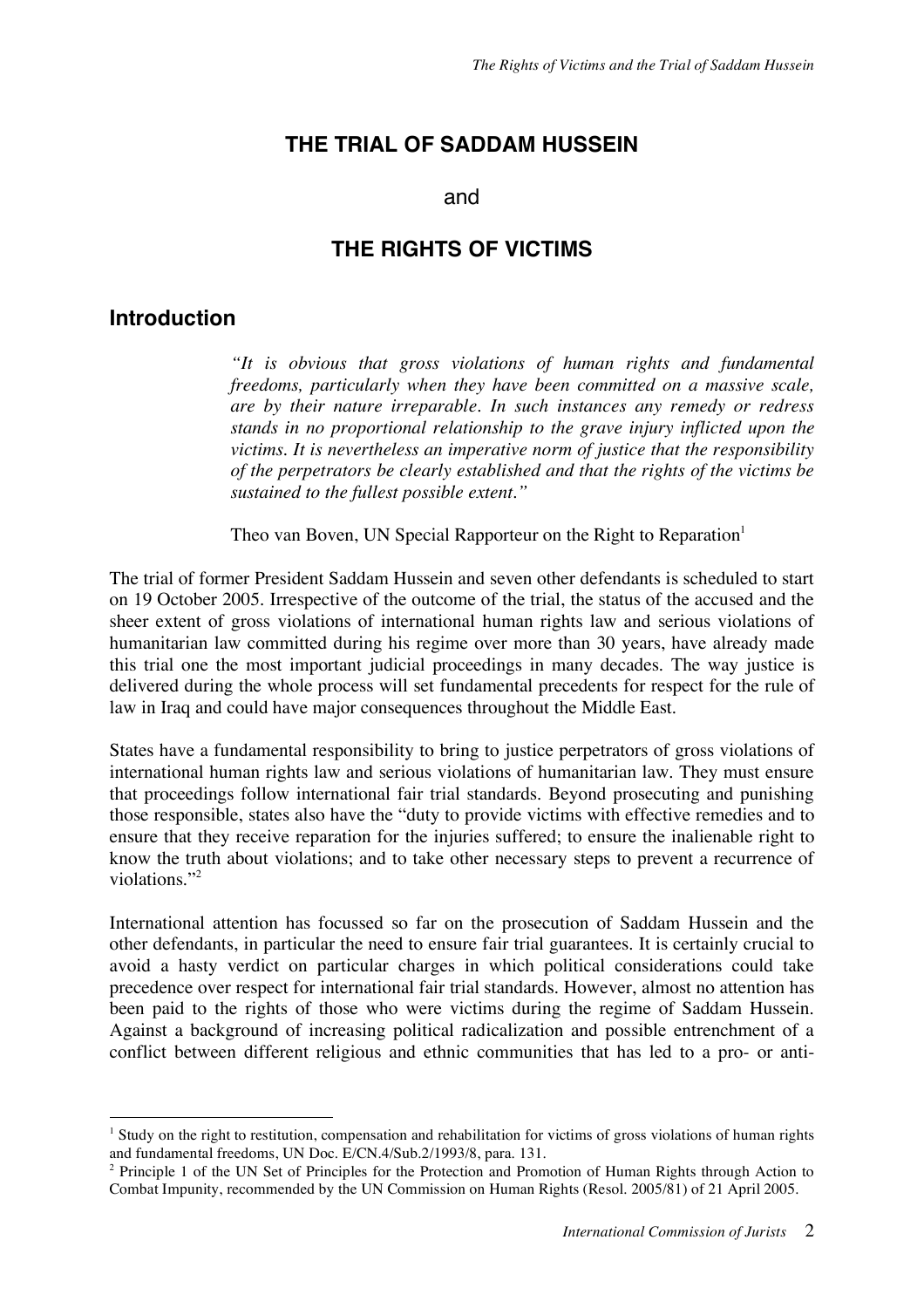Saddam polarization, it is essential also to focus on the rights of victims to reparation and truth.

This report examines the rights of victims of gross violations of international human rights law and serious violations of humanitarian law committed while Saddam Hussein was in power. It examines the provisions of both the Statute and the Rules for Proceedings and Evidence Gathering (the "Rules of Procedure and Evidence") of the Iraqi High Criminal Court (the "Iraqi Court"), regarding the rights of the victims.

## **I. Background**

The Statute of the Iraqi High Criminal Court (formerly called the Iraqi Special Tribunal) was adopted on 10 December 2003 by the Iraqi Governing Council (IGC). The IGC had been appointed on 13 July 2003 by Paul Bremer, the Administrator of the Coalition Provisional Authority (CPA). Three days after the adoption of the Statute, the US-led Coalition announced the capture of Saddam Hussein. On 17 July 2005, the first criminal case was filed against him for his alleged role in the massacre on 8 July 1982 of more than 140 people in the town of Dujail, in retaliation for an attempt on his life there on the same day. The trial of Saddam Hussein and seven other defendants charged in the same case is scheduled to start on 19 October 2005. It is expected to be the first of a dozen trials, each focussing on specific events, such as the 1991 repression of the Shi'a uprising in Southern Iraq or the gassing of Kurds in Halabja in 1988.

The Statute and the Rules of Procedure and Evidence underwent several changes and the Iraqi Transitional National Assembly promulgated revised versions on 11 August 2005. The jurisdiction of the Court extends from 17 July 1968 (when the Ba'ath party came to power) to 1 May 2003 (the fall of the regime of Saddam Hussein). The Court is competent to try crimes of genocide, crimes against humanity and violations of "certain Iraqi laws."3 The CPA suspended the death penalty, but the Iraqi Interim Government reinstated it on 8 August 2004. If found guilty, Saddam Hussein and other defendants may face the death penalty.

The International Commission of Jurists (ICJ) unconditionally opposes the death penalty, as the ultimate form of cruel, inhuman and degrading punishment. The global trend towards abolition of the death penalty has been accelerating over the last decade. The statutes of the International Criminal Tribunals for Rwanda and for the Former Yugoslavia exclude the death penalty, as does the statute of the International Criminal Court (ICC). 4

Along with other non-governmental organisations, the ICJ has expressed its strong doubts about the ability of the Iraqi Court to uphold international standards of fair trial, notably regarding independence and impartiality. These concerns have been echoed by the United

<sup>&</sup>lt;sup>3</sup> Such as "attempt to manipulate the judiciary or to influence the functions of the judiciary, wastage and squander of national resources (...) and the abuse of positions and the pursuit of policies that may lead to the threat of war or the use of the armed forces of Iraq against an Arab country." (Art. 14 of the Statute).

<sup>4</sup> See Art. 23(1) of the Statute of the International Tribunal for Rwanda, Art. 24(1) of the Statue of the International Tribunal for Former Yugoslavia and Art. 77(1) of the Statute of the ICC, respectively. Similarly, the Special Court for Sierra Leone, set up under an agreement between the UN and the Government of Sierra Leone, also restricts penalties to imprisonment (Art.19(1)).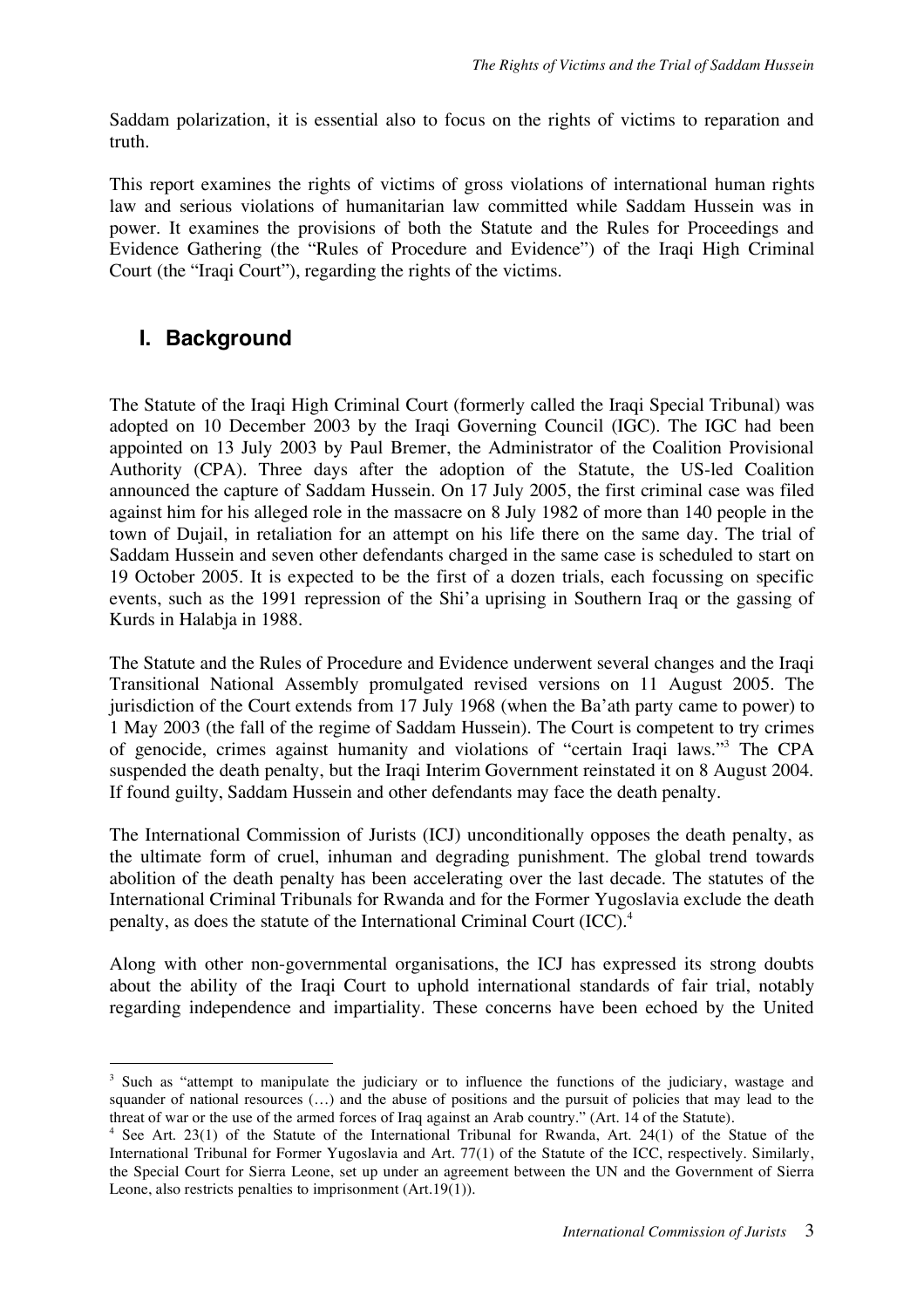Nations Special Rapporteur on the independence of judges and lawyers, who expressed concern that:

"The pressure weighing on the judges and the prevailing insecurity in Iraq may undermine its independence. Moreover, the Tribunal has certain deficiencies, some of which can be traced back to the manner in which it was set up and, in particular, to the restriction of its jurisdiction to specific people and a specific timeframe (…) The Tribunal's power to impose the death penalty demonstrates the extent to which it contravenes international human rights standards (...) Because it was established during occupation and was financed primarily by the United States, its legitimacy has been widely questioned, with the result that its credibility has been tarnished." 5

The present report does not address the issue of the legitimacy of the Iraqi Court, and examines fair trial aspects only from the perspective of the victims' rights.

## **II. Human rights violations and crimes against humanity**

The Government of Saddam Hussein was responsible, among others, for gross and systematic violations of international human rights law. Violations included torture and ill-treatment, large-scale extrajudicial executions, enforced disappearances, arbitrary arrests and incommunicado detention for months or years without access to lawyers or relatives, unfair trials and massive destruction of property.

Torture and extra-judicial executions were widely used against actual or perceived political opponents, army and security officers suspected of opposition or involvement in coup attempts. Many victims of torture died or suffered permanent physical and psychological damage. The authorities have also carried out 'judicial punishments,' such as hand or foot amputation, branding of the forehead and cutting off of the ears.

The security forces of Saddam Hussein's Government also forcibly expelled thousands of people on the basis of their ethnic origin, in particular in Iraqi Kurdistan. Governmental repression mainly targeted the Shi'a Muslims in Southern Iraq and in some districts of Baghdad, as well as Kurds in the north of the country.

Tens of thousands of people disappeared while Saddam Hussein was in power and their fate remains unknown. The UN reported more than 16,000 cases of enforced disappearances, but according to human rights groups, the number of disappeared is much higher. Many victims were Iraqi Kurds who disappeared during the Anfal campaign in 1988 when the authorities reportedly destroyed thousands of villages and towns in Iraqi Kurdistan. In the '70s and '80s, thousands of Shi'a went missing when whole families were expelled to Iran by the authorities. In 1991, in the wake of the uprising by the Kurds in the north and the Shi'a in the south. thousands of people from these communities disappeared. Members of communities or tribes such as the Yazidi in 1996 or the Barzani tribe in 1983 also disappeared after being arrested by governmental forces.

<sup>&</sup>lt;sup>5</sup> Report of the Special Rapporteur of the Commission on Human Rights "Civil and political rights, including the questions of independence of the judiciary, administration of justice, impunity", (A/60/321), para 42.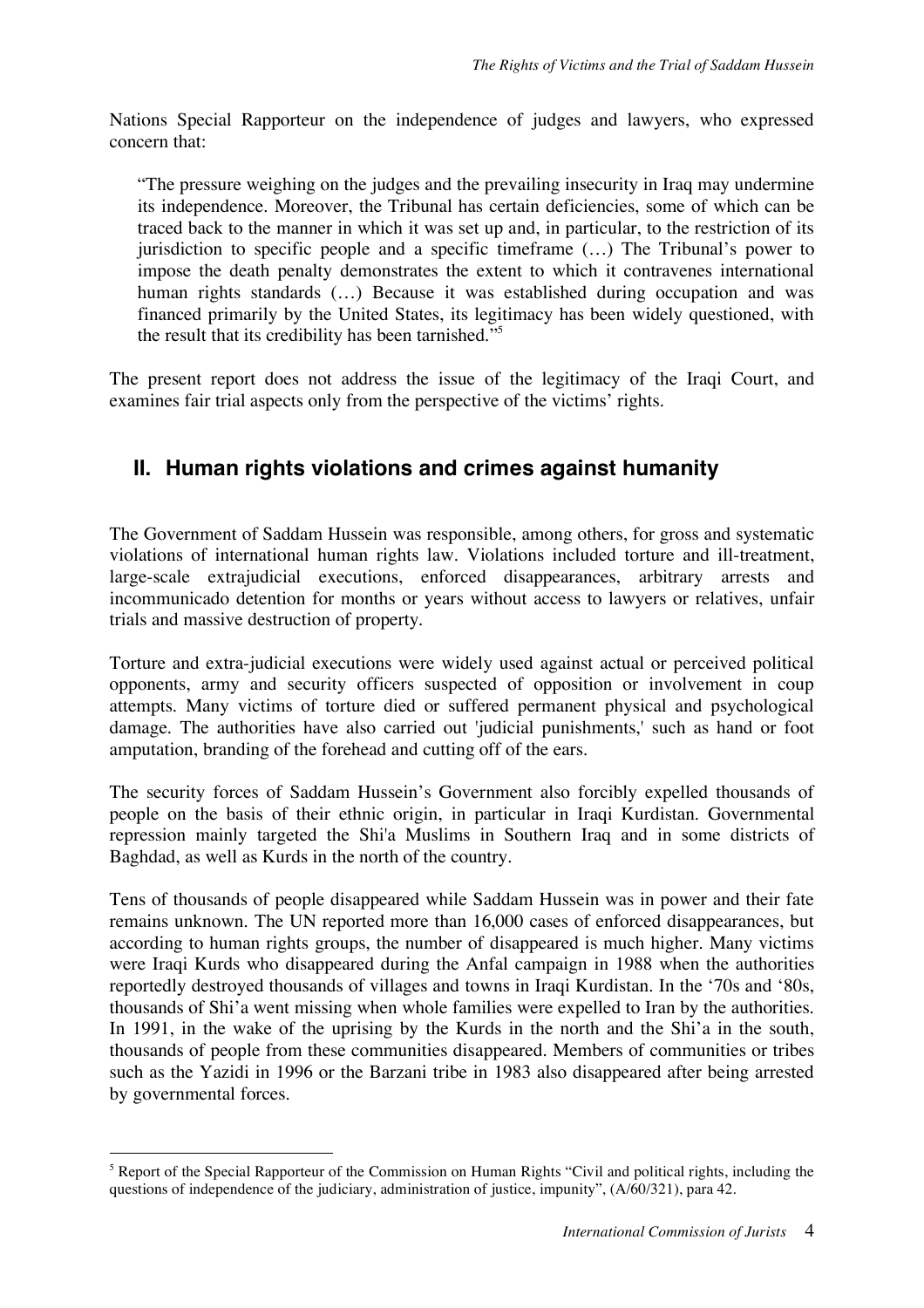Many of these human rights violations amount to crimes against humanity and are therefore within the jurisdiction of the Iraqi Court. Under international law, the massive, widespread or systematic practice of torture, murder, enforced disappearance, deportation or forcible transfer of population, arbitrary detention, inhuman acts and persecution on political, racial, national, ethnic, cultural or religious grounds, constitute crimes against humanity.<sup>6</sup>

#### **III. The victims**

*"The groans and cries to be heard in these pages are never uttered by the most wretched victims. These, throughout the ages, have been mute. Wherever human rights are completely trampled underfoot, silence and immobility prevail, leaving no trace in history; for history records only the words and deeds of those who are capable, to however slight degree, of ruling their own lives, or at least trying to do so. There have been - there still are - multitudes of men, women and children who, as a result of poverty, terror or lies, have been made to forget their inherent dignity, or to give up the efforts to secure recognition of that dignity by others. They are silent. The lot of the victim who complains and is heard is already a better one."*

René Maheu, in: Preface to Birthright of Man, an anthology of texts on human rights prepared under the direction of Jeanne Hersch (UNESCO, 1968)

The Rules of Procedure define a victim as "a person who claims, or realizes that a crime has been committed against [him] and that it falls under the jurisdiction of the Iraqi High Criminal Court".<sup>7</sup> This formulation implies that only people who have been the direct victims of a crime are considered as victims.

This definition is more restrictive than the definition enshrined in several international standards. <sup>8</sup> The UN Basic principles and guidelines on the right to a remedy and reparation for victims of gross violations of international human rights law and serious violations of international humanitarian law (the "Guidelines on the Right to a Remedy and Reparation") include in the definition of "victims" the "immediate family or dependants of the direct victim and persons who have suffered harm in intervening to assist victims in distress or to prevent their victimization." <sup>9</sup>

 <sup>6</sup> See inter alia: the Charter and the judgement of the International Military Tribunal (Nürnberg); the GA Resol. 95 (I) of 11 December 1946; the Draft Code of Crimes against the Peace and Security of Mankind of the UN International Law Commission (UN Docs. A/46/10, A/47/10, A/49/10 and A/51/10)*;* the Statute of the International Tribunal for the Former Yugoslavia (Art. 5); the Statute of the International Tribunal for Rwanda (Art. 3); the Rome Statute of the International Criminal Court (Art. 7); the Declaration on the Protection of All Persons from Enforced Disappearance (Preambular para. 4) and the draft International Convention for the Protection of all Persons against Disappearances (Art. 5).

 $7$  Rule 1 (13).

<sup>&</sup>lt;sup>8</sup> E.g. Principle 1 of the UN Declaration of Basic Principles of Justice for Victims of Crime and Abuse of Power; Art. 19 of the UN Declaration on the Protection of all Persons from Enforced Disappearances; Art. 20 of the Principles on the Effective Prevention and Investigation of Extra-legal, Arbitrary and Summary Executions and Art. 9(2) and (3) of the Declaration on the Right and Responsibility of Individuals, Groups and Organs of Society to Promote and Protect Universally Recognized Human Rights and Fundamental Freedoms.

<sup>9</sup> See Principle 8, adopted by the UN Commission on Human Rights (Resolution 2005/35 of 19 April 2005).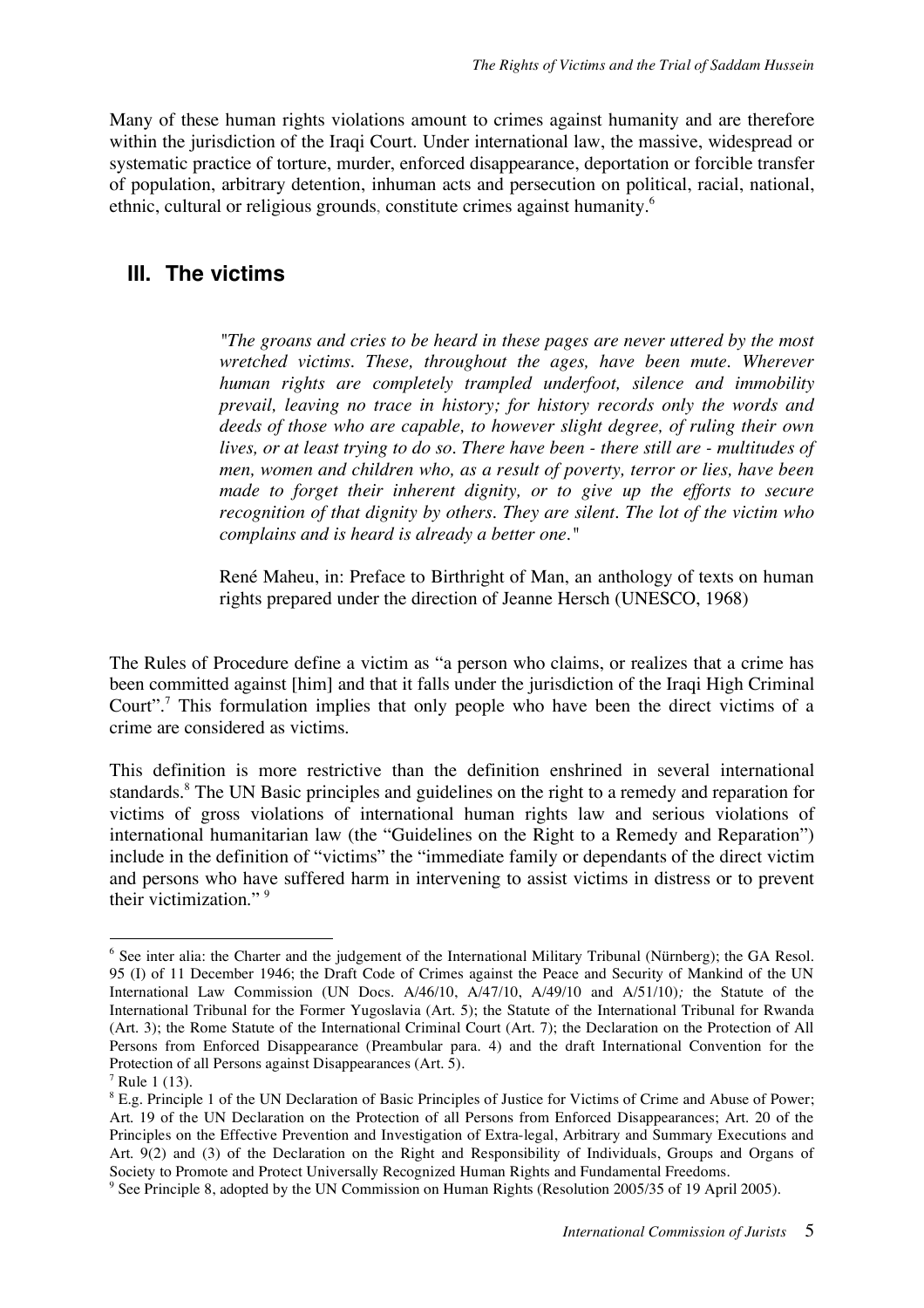Moreover, the definition of "victim" in the recently finalized International Convention for the Protection of all Persons from Enforced Disappearance (yet to be adopted by the General Assembly) does not only encompass the disappeared person him/herself but also "any individual who has suffered harm as a direct result of enforced disappearance."<sup>10</sup> The concept of a victim as a person who has suffered harm as the result of the commission of a crime and not only as a direct victim is also clearly stated in the Rules of Procedure and Evidence of the ICC.<sup>11</sup> The UN Special Rapporteur on the Right to Reparation, Mr. Theo van Boven, has written that "reparation may be claimed by the direct victims and, where appropriate, the immediate family, dependants or other persons having a special relationship to the direct victims."<sup>12</sup>

The restrictive definition of "victim" used by the Iraqi Court prejudices the right of victims to access justice and to benefit, among other matters, from protection measures to which they are entitled.

## **IV. Victims of gross human rights violations and judicial proceedings**

*"Although the decision to prosecute lies primarily within the competence of the State, victims, their families and heirs should be able to institute proceedings, on either an individual or a collective basis, particularly as* parties civiles *or as persons conducting private prosecutions in States whose law of criminal procedure recognizes these procedures. States should guarantee broad legal standing in the judicial process to any wronged party and to any person or non-governmental organization having a legitimate interest therein."*

Principle 19 (2) of the UN Set of principles for the protection and promotion of human rights through action to combat impunity.

International law entitles victims to an effective remedy, which should be a judicial remedy (ordered by a court), in the case of gross violations of human rights.<sup>13</sup> The right to a effective remedy for victims of violations of human rights and international humanitarian law has been described not only as a basic principle of general international law but also as one of the pillars of the rule of law and a democratic society.<sup>14</sup> It also grants victims, individually or collectively, the right to "complain about the policies of individual officials and governmental

<sup>&</sup>lt;sup>10</sup> Art. 24.1 of the International Convention for the Protection of all Persons from Enforced Disappearance

<sup>&</sup>lt;sup>11</sup> Rule 85 of the Rules of Procedure and Evidence of the ICC.

<sup>&</sup>lt;sup>12</sup> Study on the Right to Restitution, Compensation and Rehabilitation for Victims of Gross Violations of Human Rights and Fundamental Freedoms, UN Doc. E/CN.4/Sub.2/1993/8, para. 137.

<sup>13</sup> See the Decision of admissibility of 13 October 2000, Communication No 778/1997, Case Coronel *et al* (Colombia), UN Doc. CCPR/C/70/D/778/1997, para. 6.4.

 $14$  Council of Europe, Resolution 78 (8) of the Committee of Ministers, cited by Meleander, G., "Article 8", in Eide et al. (eds.), The Universal Declaration of Human Rights: A Commentary, Scandinavian University Press (1992), p.143; *Blake v. Guatemala* (Reparations), para.63; See also *Castillo Paez v. Peru,* (1997) 34 Inter-Am. Ct. H.R. (ser. C.), paras. 82, 83; *Suárez Rosero v. Ecuador,* (1998) 375 Inter-Ame. Ct. H.R. (1985) 35 Inter-Am. Ct. H.R. (ser. C.) para 65; *Peru* (Reparations), judgment of 27 November 1998, para. 169; *Castillo Paez v. Peru* (Reparations), judgement of 27 November 1998, para. 106.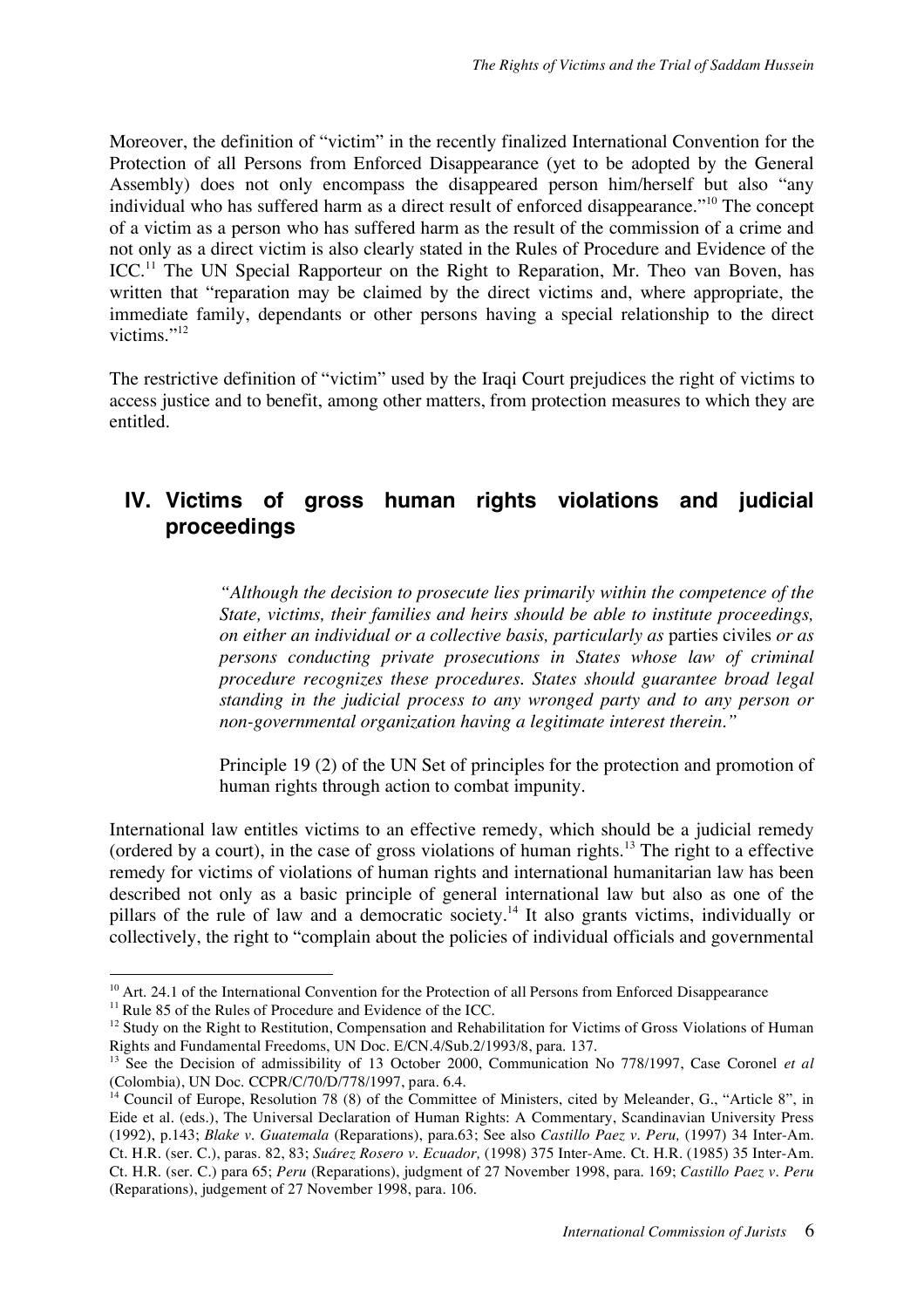bodies with regard to violations of human rights and fundamental freedoms, by petition or other appropriate means."15 Victims have the right to have such complaints examined in a "fair and public hearing by a competent, and impartial tribunal established by law"16 and "to obtain from such an authority a decision (…) providing redress, including any compensation due (…) as well as enforcement of the eventual decision and award, all without undue  $delay.^{"17}$  Consequently, international law entitles victims to participate in criminal proceedings, to assert their right to justice, reparation and truth.

In several countries throughout the world, national legislation allows victims to take an active role in initiating criminal proceedings against an individual or a group of persons to file a civil suit, or to have legal standing in the judicial process (such as *partie civile*). Through legal standing, victims can be represented in court and assert their rights to justice, truth and reparation in the judicial proceedings.

Under Article 22 of the Statute of the Iraqi Court, victims' families and "Iraqi persons harmed" can file a civil suit before the Court "for the harm they suffered from the actions that constitute crimes according to the provisions of th[e] Statute." Article 22 provides that the Iraqi Court is empowered to "adjudicate such claims in accordance with the Iraqi Criminal Code No. 23 of 1971 and other relevant laws.

The Iraqi Criminal Code stipulates that: " A person who has suffered direct material or ethical damage from any offence has the right to bring a civil case against the accused and the person responsible under civil law for the actions of the accused."<sup>18</sup> It also provides that "a civil case against those responsible under civil law may be brought either collectively or individually in accordance with criminal procedures."<sup>19</sup> The Iraqi Criminal Code affords legal rights to the plaintiff, such as the "right to object to the intervention in the criminal proceedings of the person under civil law." 20

However, Iraqi victims have reportedly not filed a civil suit before the Iraqi Court, either individually or collectively. It is worth noting that even if victims had filed a civil suit under Article 22 of the Statute, the Rules of Procedure, the Iraqi Criminal Code No. 23 of 1971 and the Statute itself would not have provided the necessary guarantees to ensure that the victims' rights to a remedy and reparation be respected. The Iraqi Criminal Code was promulgated shortly after Saddam Hussein came to power and the weak and general provisions relating to the rights of victims to reparation are seriously inadequate to address the type of grave and systematic violations of international human rights and humanitarian law that were carried out under his regime. The legal provisions governing the trial of Saddam Hussein do not sufficiently elaborate on the full range of rights of the victims, made up of the right to truth, justice and reparation.

 $15$  Art. 9(3)(a) of the Declaration on the Right and Responsibility of Individuals, Groups and Organs of Society to Promote and Protect Universally Recognized Human Rights and Fundamental Freedoms

<sup>&</sup>lt;sup>16</sup> Art. 14(1) of the International Covenant on Civil and Political Rights.

<sup>&</sup>lt;sup>17</sup> Art. 9(2) of the Declaration on the Right and Responsibility of Individuals, Groups and Organs of Society to Promote and Protect Universally Recognized Human Rights and Fundamental Freedoms.

<sup>18</sup> Para. 10.

<sup>19</sup> Para. 13.

 $20$  Para. 15(a).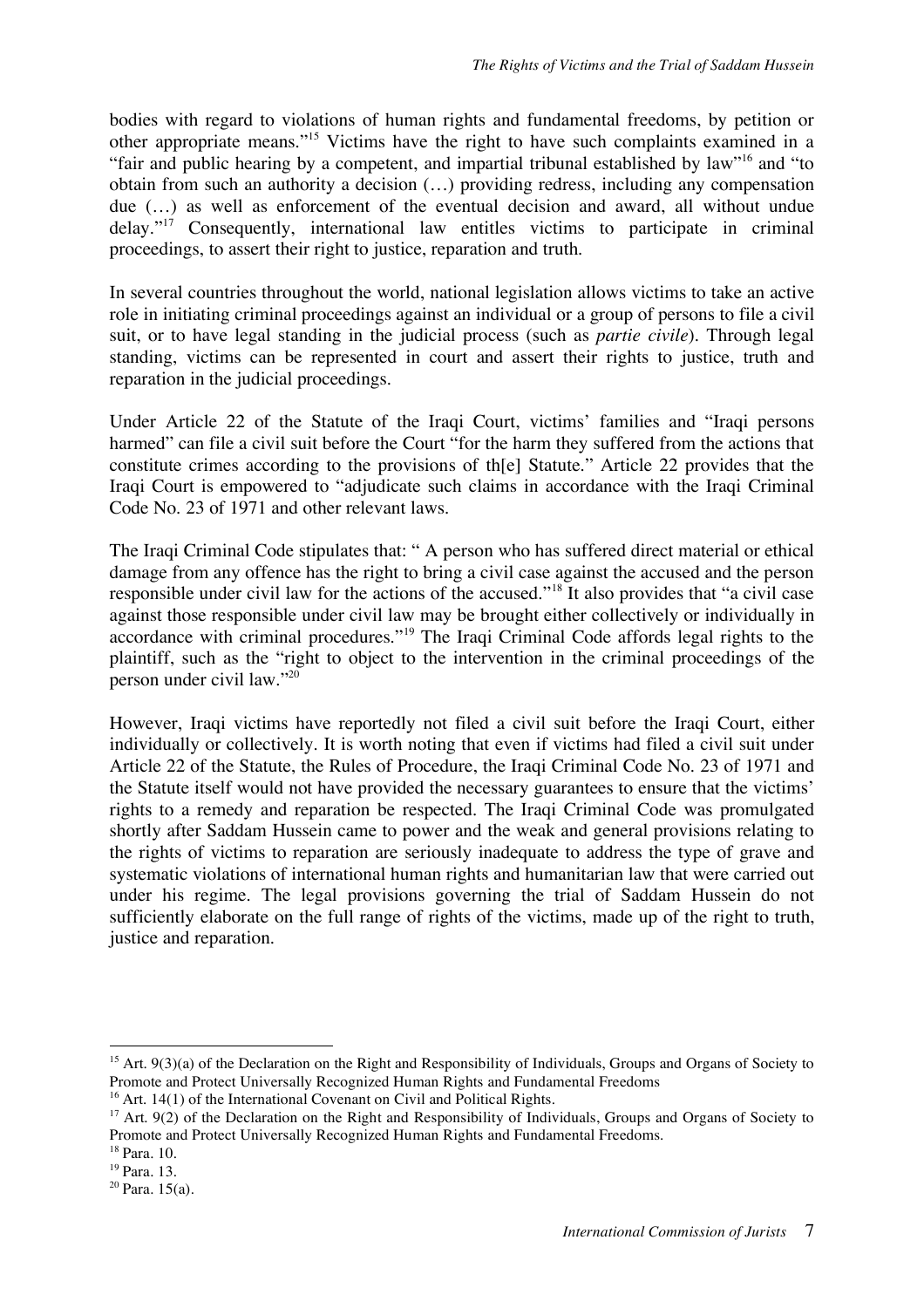## **V. Protection of victims and witnesses**

Article 21 of the Statute enshrines the principle of the protection of victims and witnesses. Several provisions reflect those of the statute creating the ICC and provide positive legal safeguards to protect victims and witnesses. Some important elements are however missing, as described below.

#### VICTIMS AND WITNESSES UNIT

The Rules of Procedure provide for the establishment of a Victims and Witnesses Unit. The Unit is meant to serve "all victims and witnesses who stand before the Hraqi Courtl as well as all other individuals who may be in danger because of the testimonies given before the Court." <sup>21</sup> The Unit has to make recommendations to the Iraqi Court regarding safety issues, provide "preventive measures and security procedures and set short term or long term plans" and "guarantee the appropriate support, consulting, medical assistance, physical and psychological therapy mainly regarding rape and sex abuse cases."<sup>22</sup>

Rule 15 also provides for the Unit to be staffed with "experts in forcefulness [sic] (or injuries) including injuries related to sexual assault crimes, and cooperate if necessary with nongovernmental and international governmental organizations."

The provisions of this Rule are similar to those contained in Article 43(6) of the Statute of the ICC and Rule 17 of its Rules of Procedure and Evidence. However, unlike the ICC, Rule 15 of the Iraqi Court does not specifically mention the need for the Iraqi Court and the parties to receive training in the field of trauma, sexual violence, security and confidentiality.

No information has been released by the Iraqi Court on the creation of the Victims and Witnesses Unit, and as at October 2005, it is not known whether it has been established and, if so, how it is implementing the relevant provisions of the Rules of Procedure.

#### CONFIDENTIALITY

The Rules of Procedure of the Iraqi Court detail at length the procedure to ensure confidentiality of the information regarding victims and witnesses who testify in court. For example, the Iraqi Court can decide to "restrain the announcement to the public or to the media in identifying the residence of the victim or the witness (…) by expung[ing] the name and the identifying information recorded in the public records of the [Iraqi Court], by not disclos[ing] to the public the identity records of the victim or witness and by not allow[ing] to photograph the testimony."23

The Statute of the Iraqi Court allows for secret witnesses. Article 21 states that the Rules of Procedure should provide for the protection of victims and witnesses, "including also the secrecy of their identity." The question of secret witnesses is a contested issue, including among human rights defenders, as secret witnesses may undermine the right of the defence. The anonymity of witnesses can deprive the defendant of the basic guarantees of justice. Indeed, as the Inter American Commission on Human Rights points out: "The defendant is (…) prevented from carrying out any effective examination of the opposing witnesses, as he

 $21$  Rule 15.

<sup>22</sup> Rule 15.

 $23$  Rule 48, Second, A.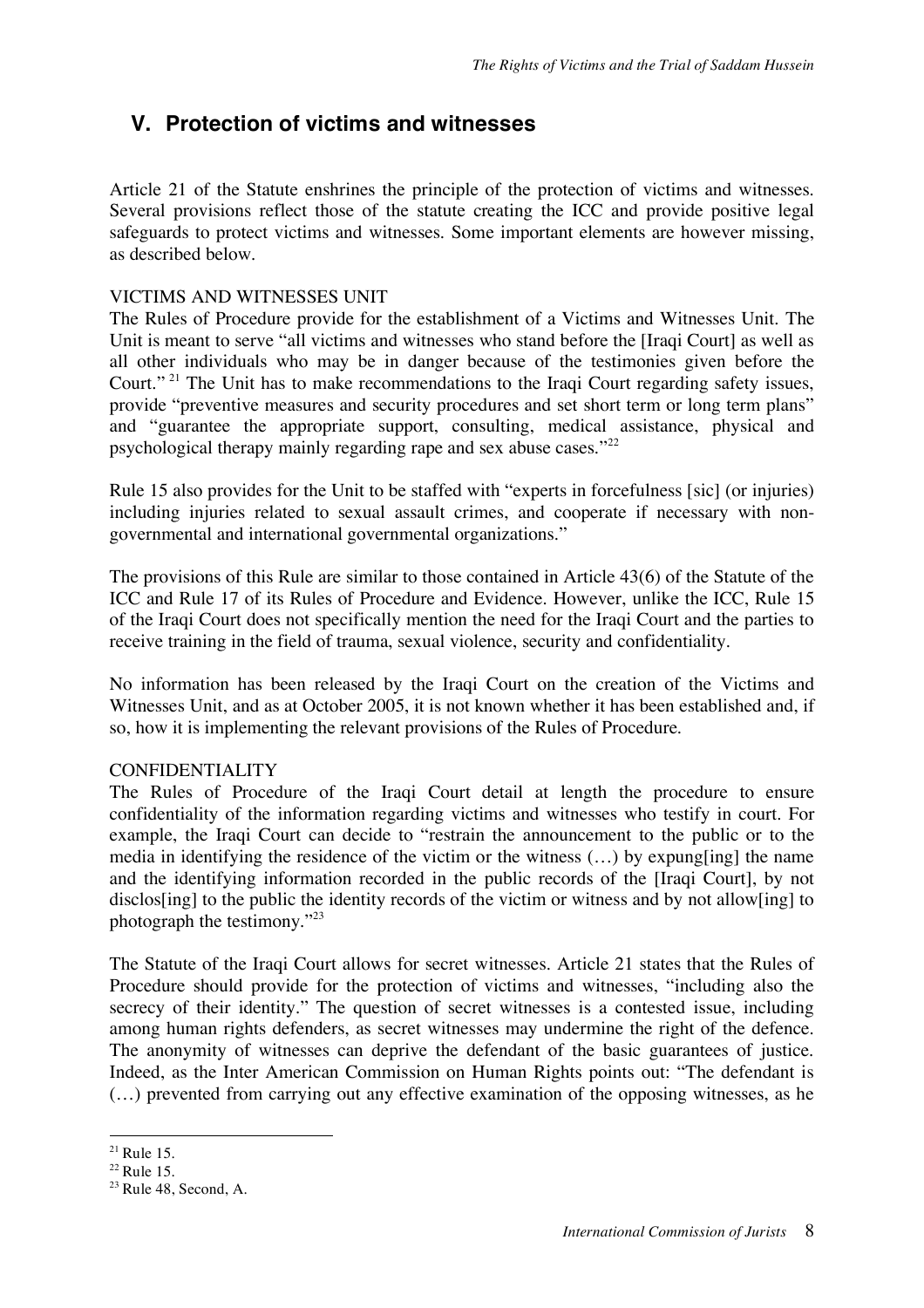or she does not possess any information regarding the witnesses' background or motivations and does not know how the witness obtained information about the facts in question."<sup>24</sup> Certain exceptional measures have to be taken to protect the life and physical integrity of witnesses and victims, always providing that such measures do not compromise a defendant's fair trial rights, including the right to a defence.

International standards place a heavy responsibility on governments to ensure the effective safety of victims and witnesses *before, during and after* the trial. The Guidelines on the Right to a Remedy and Reparation provide that: "States should (…) ensure [the victims and their representatives] safety from intimidation and retaliation, as well as that of their families and witnesses, before, during and after judicial  $(...)$  proceedings that affect the interests of the victims." Similarly, Principle 15 of the Principles on the Effective Prevention and Investigation of Extra-legal, Arbitrary and Summary Executions states that "Complainants, witnesses, those conducting the investigation and their families shall be protected from violence, threats of violence or any other form of intimidation." Many other principles of international law contain similar provisions to ensure the safety of victims and witnesses. 25

The Victims and Witnesses Unit of the Iraqi Court has to "provide adequate preventive measures and security procedures and set short term or long term plans and to commit to develop them in order to protect and assist them."<sup>26</sup> However, the Unit does not appear to be equipped to ensure the safety of the witnesses and victims *before, during and after* the trial. Such protection could only be carried out by government agencies as part of a more profound witness protection scheme. However, it would be highly problematic to implement a proper witness protection scheme within Iraq, given the level of violence, instability and weak institutions.

#### LOCATION OF TRIALS

The Statute allows the Iraqi Court to sit in other provinces of Iraq besides Baghdad, if the Council of Ministers approves a proposal by the President of the Court. <sup>27</sup> Participation of the victims at the trial is indeed an essential component of the access - including physical - to justice. The ability to participate in trials outside of the capital for a country as big as Iraq, made up of specific ethnic, religious and tribal groups in different geographical areas, would constitute an important step towards providing access to justice for victims and witnesses in Iraq. As at October 2005, there are no indications that the Iraqi Court plans to organize hearings outside the capital.

The Statute also allows the Iraqi Court or investigative judge to carry out their tasks outside of Iraq, subject to presidential authorization.<sup>28</sup> This provision is potentially very important in the case of Iraq – a country where violations of international human rights and humanitarian law

<sup>&</sup>lt;sup>24</sup> Report on Terrorism and Human Rights, OAS Doc. OEA/Ser.L/V/ll.116, Doc. 5 rev. 1 corr., 22 October 2002, para. 233.

<sup>&</sup>lt;sup>25</sup> For instance Art. 13(5) of the Declaration on the Protection of all Persons from Enforced Disappearance states that "Steps shall be taken to ensure that any ill-treatment, intimidation or reprisal or any other form of interference on the occasion of the lodging of a complaint or during the investigation procedure is appropriately punished." Principle 3(b) of the Principles on the Effective Investigation and Documentation of Torture and Other Cruel, Inhuman or Degrading Treatment or Punishment states that "Alleged victims of torture or illtreatment, witnesses, those conducting the investigation and their families shall be protected from violence, threats of violence or any other form of intimidation that may arise pursuant to the investigation."

<sup>&</sup>lt;sup>26</sup> Rule 15, First, C of the Rules of Procedure.

<sup>&</sup>lt;sup>27</sup> Art. 2.

<sup>&</sup>lt;sup>28</sup> Rule 2 of the Rules of Procedure.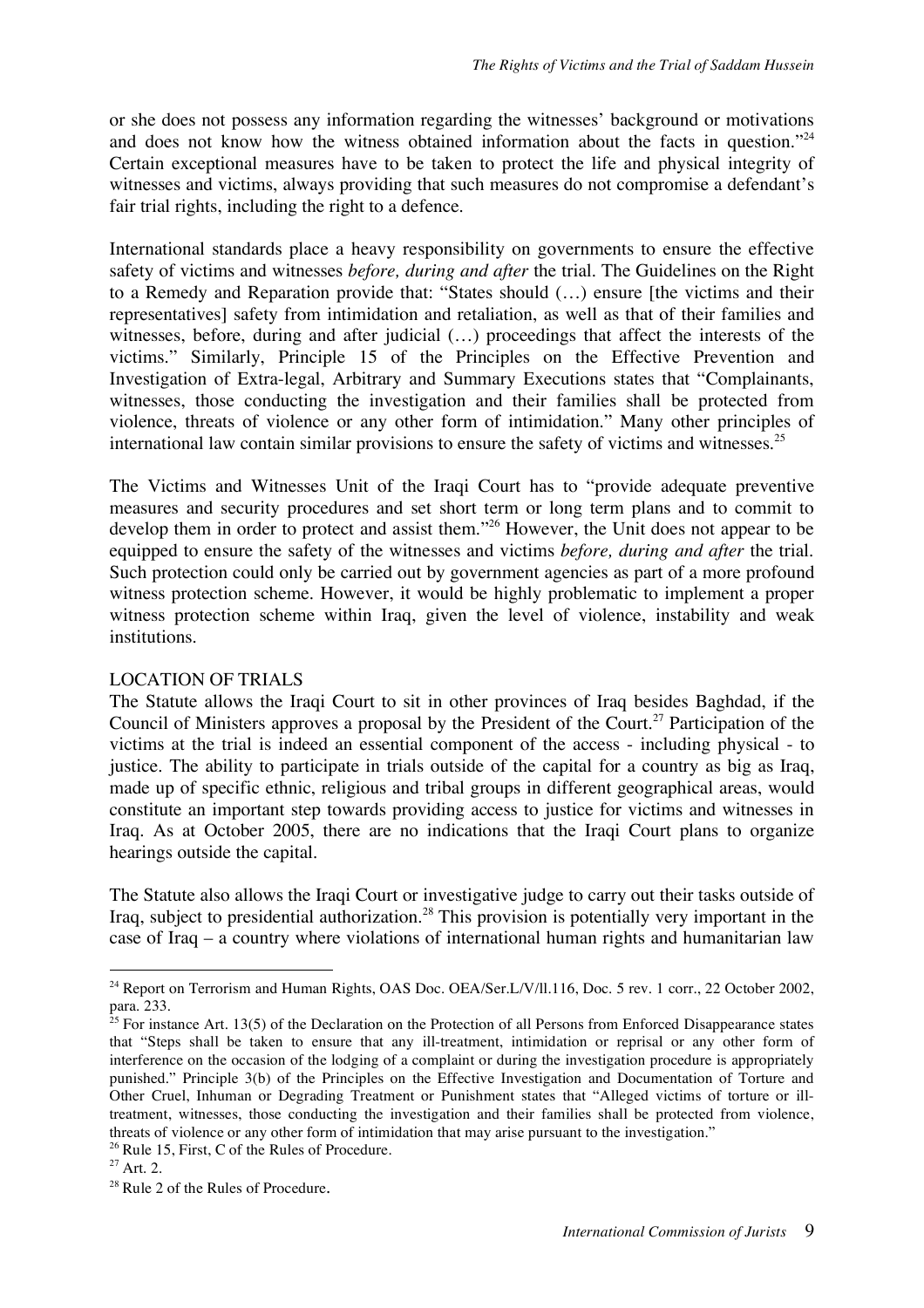have led to thousands of victims of repression to flee the country to find asylum in third countries. The repression of the Kurdish community in 1991, for example, led to hundreds of thousands of refugees crossing into Iran. If subsequent trials on other charges against Saddam Hussein and other defendants take place in the future as planned, such victims living abroad could testify as witnesses before the investigative judge.

## **VI. Right to reparation**

Tens – or even hundreds – of thousands of Iraqis have suffered grave violations of international human rights law and serious violations of international humanitarian law during Saddam Hussein's regime. The violation by Iraq of its obligation to respect - and ensure respect - for human rights gives rise to an independent international obligation to provide reparation.29 Many regional conventions, UN human rights treaties and standards enshrine the right to a remedy and reparation for victims who have suffered violations of their rights. International tribunals have also recognized the right to a remedy and reparation.<sup>30</sup> The state has the duty to act in accordance with international legal principles of accountability, justice and the rule of law, irrespective of the existence or not of provisions in the national legislation entitling victims to file a suit before a criminal court.

The right to "an effective remedy (…) for violations of fundamental rights granted by the Constitution or by law" is enshrined in the Universal Declaration of Human Rights<sup>31</sup> and further developed in Article 2(3) of the International Covenant on Civil and Political Rights (ICCPR) which Iraq ratified in 1971. As a State Party to the ICCPR, Iraq has to ensure that "any person whose rights and freedoms as contained in the Covenant are violated shall have an effective remedy, notwithstanding that the violation has been committed by persons acting in an official capacity." 32

Iraq is also party to the Convention on the Elimination of All Forms of Racial Discrimination (CERD), which it ratified in 1970. Article 6 makes clear that "States Parties shall assure to everyone within their jurisdiction (…) the right to seek from such tribunals just and adequate reparation or satisfaction for any damage suffered as a result of such discrimination." The legal obligations contained in the Convention are particularly relevant in the case of Iraq given the massive human rights violations suffered by ethnic groups for decades, such as the Kurdish communities.

The right to reparation has several components, such as compensation (i.e. the physical, moral or mental damage should be assessed and the victims financially compensated) and restitution. To the extent possible, the victim should be restored to his/her original situation (e.g. of liberty, enjoyment of human rights, identity, family life, citizenship, return to one's place of residence, restoration of employment and return of property). This right is

 <sup>29</sup> Chorzow Factory Case (*Ger. v. Pol*.), (1928) P.C.I.J., Sr. A, No.17, at <sup>47</sup> (September 13); Military and Paramilitary Activities in and against Nicaragua (*Nicaragua v. U.S*.), Merits 1986 ICJ Report, 14, 114 (June 27); Corfu Channel Case; (*UK v. Albania*), ICJ Reports 23 (1949).

<sup>&</sup>lt;sup>30</sup> See, e.g. ruling of the Inter-American Court of Human Rights on the Velásquez Rodríguez Case. Serial C, No 4 (1989), para. 174. See also *Papamichalopoulos vs. Greece* /(Art. 50) E.C.H.R. Serial A, No 330-B (1995), page 36.

 $31$  Art. 8.

 $32$  Art. 2(3)(a).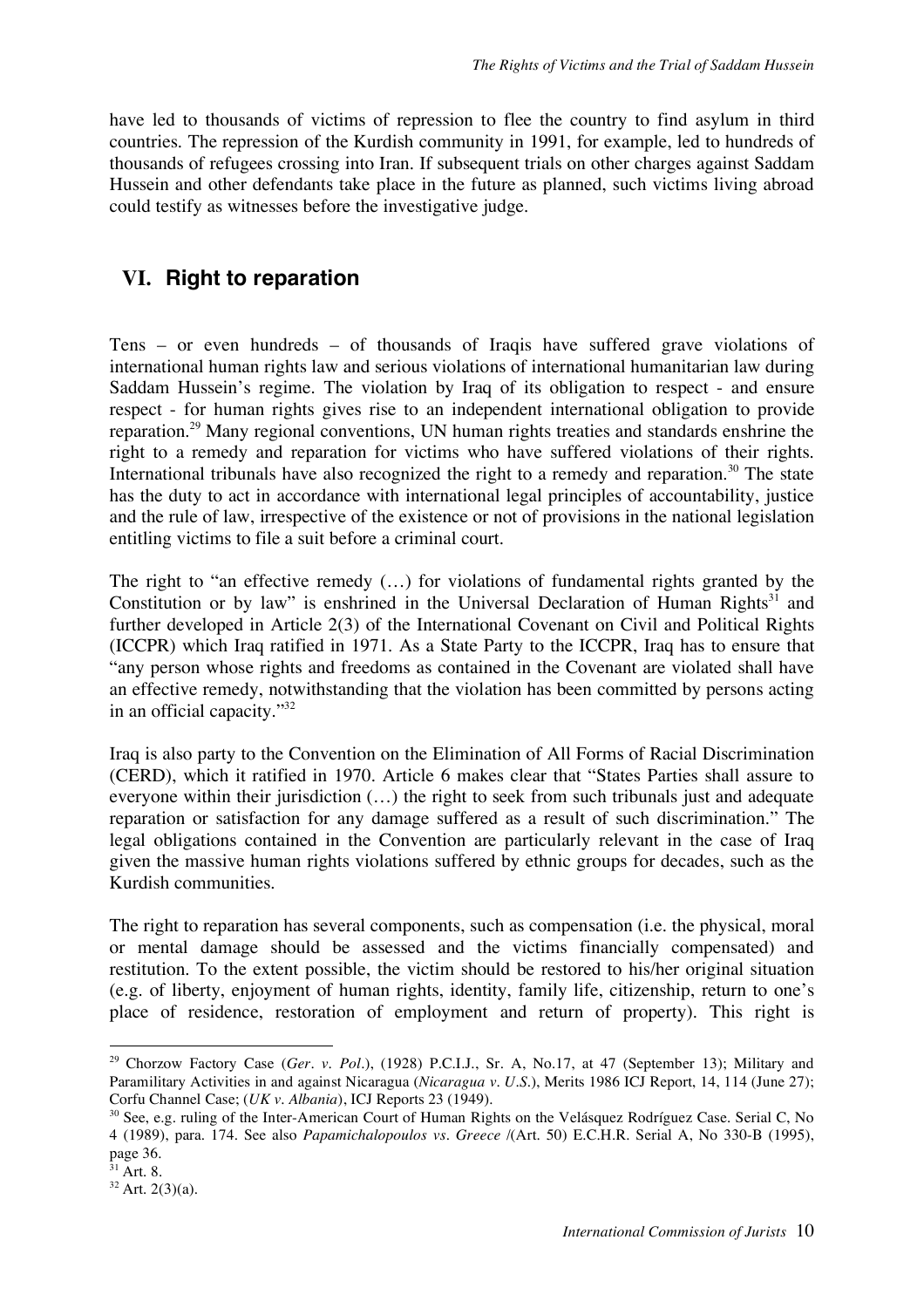particularly relevant considering the forced massive displacement of large communities in Iraq, either by direct force or repression, or indirectly (e.g. drying up of the marshes in Southern Iraq). In addition, victims should benefit from rehabilitation measures, such as medical and psychological care, as well as legal and social services. Victims of torture and illtreatment, as well as relatives of those extra-judicially executed, disappeared or seriously harmed by the human rights violations in Iraq should be provided with such services, and should benefit from appropriate relief.

Judicial sanctions against persons liable for carrying out human rights violations are one of the most fundamental components of the right to reparation. It is the duty of states to inform the general public, and in particular the victims of gross violations of human rights, of "all available legal, medical, psychological, social, administrative and all other services to which victims have a right of access." <sup>33</sup> Victims - individually or collectively - are entitled to equal and effective access to justice as provided for under international law. The collective access to justice is particularly important in Iraq, as many ethnic or religious communities, such as the Kurds and the Shi'as, have been specifically targeted for repression under the former regime of Saddam Hussein. The Iraqi authorities have the duty to inform the public about "all available remedies" for gross violations of international human rights law and serious violations of international humanitarian law and assist them in seeking access to justice. <sup>34</sup> The forthcoming trial on the Dujail case focuses just on one particular event, but other gross or systematic violations of human rights have occurred in many other circumstances during Saddam Hussein's regime, whose victims are also entitled to justice. The perpetrators of these other human rights violations also have to be prosecuted and sentenced, through judicial proceedings that fully respect international fair trial standards.

Among others, the right of victims to obtain satisfaction involves the official recognition of the violations committed, such as for instance an "official declaration or a judicial decision restoring the dignity, the reputation and the rights of the victim", a public apology or "commemorations and tributes to the victims."<sup>35</sup> These aspects of the right to reparation are extremely important in the Iraqi context, as they would finally mean the official recognition of the victims' sufferings after more than twenty years of silence and repression.

The victims are also entitled to "seek and obtain information on the causes leading to their victimization  $($ ...) and to learn the truth in regard of these violations.<sup>35</sup> International standards increasingly emphasize the centrality of the issue of the right to truth for the victims of gross violations of international human rights law.<sup>37</sup> In the case of Iraq, implementation of this right is particularly crucial, as no official investigation has ever been carried out into the violations of human rights perpetrated by members of the regime and security forces, who enjoyed impunity. The total black out over massive or systematic human rights violations has lasted for decades, and it is essential for the Iraqi victims and their relatives, as well as for the Iraqi people as a whole, that an in-depth investigation finally shed light on the extent, circumstances, outcome and motivations for the tens of thousands of cases of enforced

<sup>&</sup>lt;sup>33</sup> Guideline 24.

 $34$  Guideline 12(c) and 12(d).

 $35$  Guideline 22.

 $36$  Ibid.

<sup>37</sup> See inter alia: Human Rights Committee, Decision of 21 July 1983, María del Carmen Almeida de Quintero and Elena Quintero de Almeida case (Uruguay) Communication No. 107/1981, para. 14. First report of the United Nations Working Group on Enforced or Involuntary Disappearances, UN Doc. E/CN.4/1435, of 22 January 1981, para. 187; and Annual Report of the Inter-American Commission on Human Rights, 1987-1988, OAS document, OEA/Ser.L/V/II.74, Doc. 10, rev. 1, p. 359.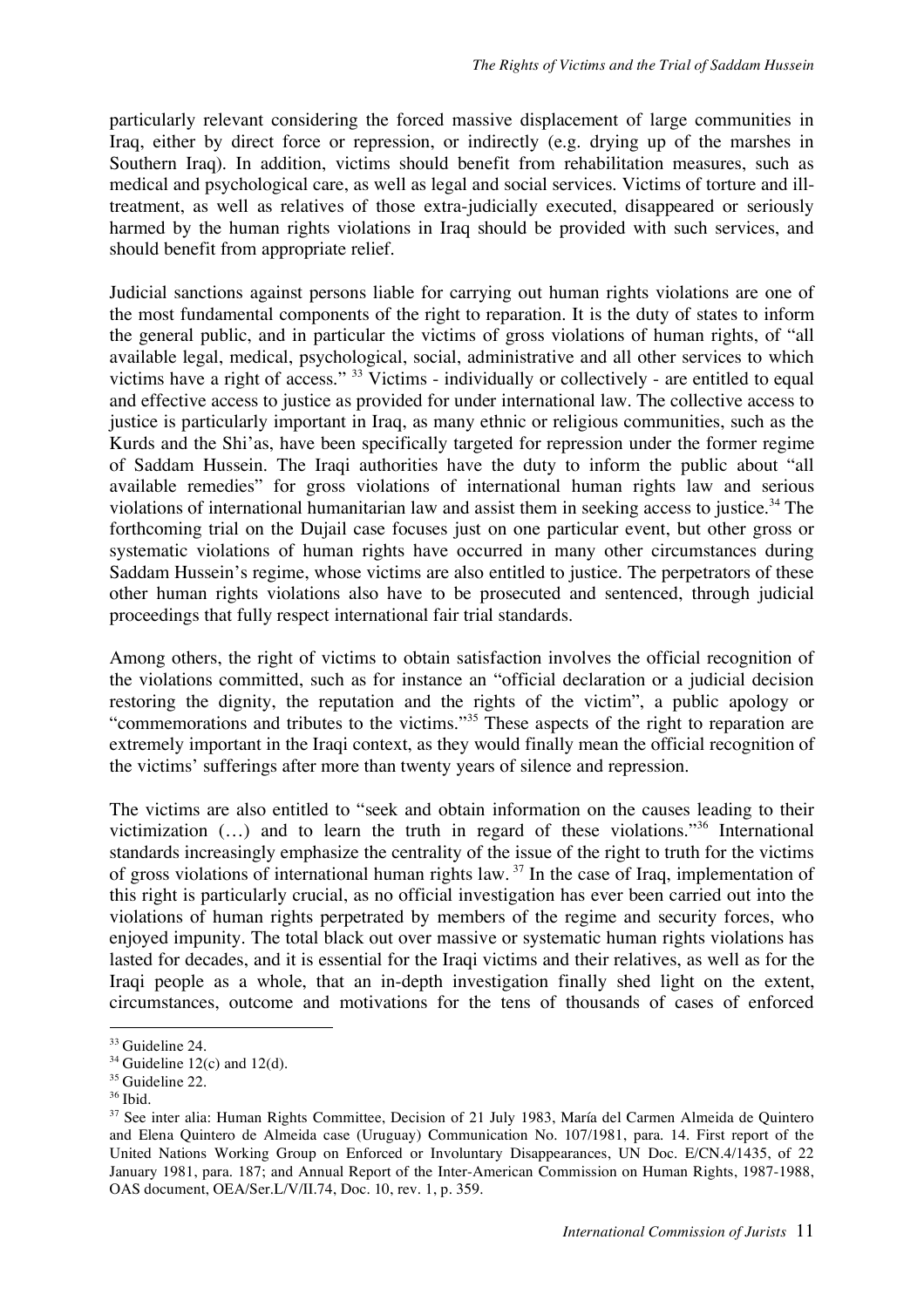disappearances, extrajudicial killings, deportation, torture, systematic house destruction and other violations.

The right of victims to satisfaction also includes the search for the whereabouts of the disappeared and the bodies of those executed, and their identification and reburial by their families. The Iraqi authorities have the obligation to make every possible effort to establish the identity of the victims of enforced disappearances, locate their remains and enable their families to finally mourn them. They also have to restore to their families the bodies of those killed, extra-judicially executed or those who died in detention.

Disappeared persons represent an extremely important category of victims in Iraq. According to human rights  $\rm NGOs^{38}$ , hundreds of thousands of people have disappeared in Iraq, including thousands of Kurds in 1988 in the context of the Anfal campaign, thousands of Shi'a Muslims during the 1970s and 1980s and thousands Kurds and Shi'a during the 1991 uprising in the north and south of the country.

The (draft) International Convention for the Protection of all Persons against Disappearances spells out the right of victims to "know the truth regarding the circumstances of the enforced disappearance, the progress and results of the investigation and the fate of the disappeared person."39 It also defines the duty of the state to "search for, locate and release disappeared persons and, in the event of death, to locate, respect and return their remains."40 Each State Party is bound to adopt legislation that ensures that "victims of enforced disappearance have the right to obtain reparation and prompt, fair and adequate compensation."41 The Convention lists restitution, rehabilitation, satisfaction (including restoration of dignity and reputation) and guarantees on non-repetition as possible other means of obtaining reparation.

The provisions of the (draft) International Convention for the Protection of all Persons against Disappearances reflect the authoritative legal developments in the field of reparation and the increasing importance attributed to victims' rights as a major component of justice and the rule of law, which no longer focuses only on the prosecution of perpetrators. In addition, this right is increasingly referred to in various national contexts, and has been recently stressed during the last session of the Commission on Human Rights regarding the case of Colombia, when it underscored the need "to establish (…) a legal framework that fully recognizes and guarantees the rights to truth, justice and reparations."42

The Iraqi authorities should explicitly recognize the victims' right to truth, justice and reparation, and adopt a legal framework that provides for its implementation. The law should ensure that its provisions are in line with the Guidelines on the Right to a Remedy and Reparation. The right to truth is an undisputed moral imperative for all victims of gross violations of human rights and is a prerequisite for justice and the rule of law upon which only peace can be established.<sup>43</sup> The UN Commission on Human Rights, for instance, has stressed

 <sup>38</sup> http://web.amnesty.org/library/Index/ENGMDE010062001?open&of=EN

<sup>&</sup>lt;sup>39</sup> Art. 24(1) (E/CN.4/2005/WG.22/WP.1/REV.4).

 $40$  Article 24(2).

<sup>41</sup> Article 24.

<sup>42</sup> Statement by the Chairperson, Commission on Human Rights, 2005.

<sup>&</sup>lt;sup>43</sup> The Commission of Experts concerning grave violations of the Geneva Conventions and other violations of international humanitarian law committed in the territory of the former Yugoslavia stated in its final report: "thus, the conclusion is inescapable that peace in the future requires justice, and that justice starts with establishing the truth." UN Doc. S/1994/674, Annex, para. 320.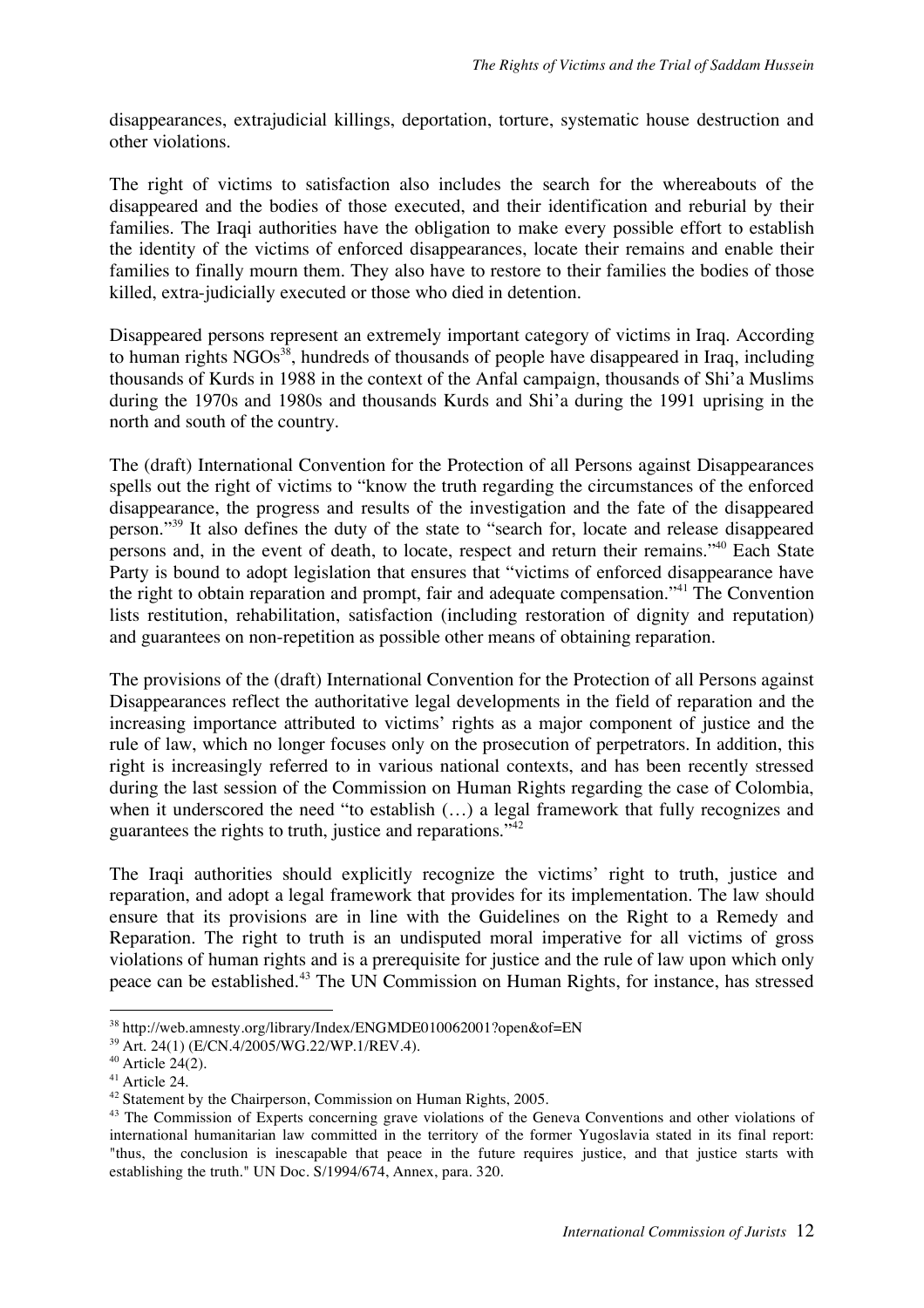the "imperative for society as a whole to recognize the right of victims of gross violations of human rights and serious violations of international humanitarian law, and their families,  $(...)$ to know the truth regarding such violations, including the identity of the perpetrators and the causes, facts and circumstances in which such violations took place." <sup>44</sup> Implementing this right to truth would constitute a groundbreaking precedent in Iraq, and would be crucial in setting the bases of a society rooted on justice and the rule of law.

The implementation of the victims' right to justice, truth and reparation assumes that victims are aware of the procedures available to seek redress. Disseminating such information requires political will and operational and effective institutions, as well as dialogue with the parties concerned, the victims themselves, the victims' families or third parties (including organizations and associations advocating respect for the rule of law and human rights). To ICJ's knowledge, the Iraqi Government has made no serious and systematic attempt to inform the general public and the victims in particular - whether those related to the Dujail events or those concerned by future trials - about their right to reparation and has so far not set up any mechanism or body to implement it.

## **VII. A "Commission for the Martyrs" as a truth and reconciliation commission?**

On 21 August 2005, Laith Kubba, spokesman for the Iraqi Prime Minister, announced at a briefing that the Ministerial Council had approved a draft law to "establish a commission to take care of the martyrs' families" which would be forwarded to the National Assembly. "Martyrs" were defined as "those who were executed and victims of mass graves and victims of political assassinations."<sup>45</sup>

Referring to the "injustice that had befallen thousands of Iraqi people by the government", he said that the families of many political or religious or national groups killed by the former government had "lost their rights and were prevented from assuming high position in the government." Laith Kubba said the Iraqi Government was calling for "nationwide reconciliation in Iraq" and wanted to "restore [the martyrs'] rights." The spokesman defined "rights" as financial facilities, debt cancelling, real estate loans, granting plots of land and monthly donations, to be set by the Ministerial Council.

Details of this draft law were not available as at October 2005 and the Government has not released further information about the proposals.

The setting up of a commission that would address truth and reconciliation issue would constitute a groundbreaking development in Iraq, with huge judicial, social and political implications. It would represent a fundamental landmark in the history of the country in establishing the truth relating to decades of mass executions, torture, enforced disappearances and massive repression of whole communities. A truth and reconciliation commission with an effective mandate based on international human rights principles could indeed represent a major step in implementing the victims' rights to a remedy, reparation and truth.

 <sup>44</sup> See preamble of Resol. 2005/66.

<sup>45</sup> "Iraqi Council seeks support for Saddam's Victims", US Fed News, 22 August 2005.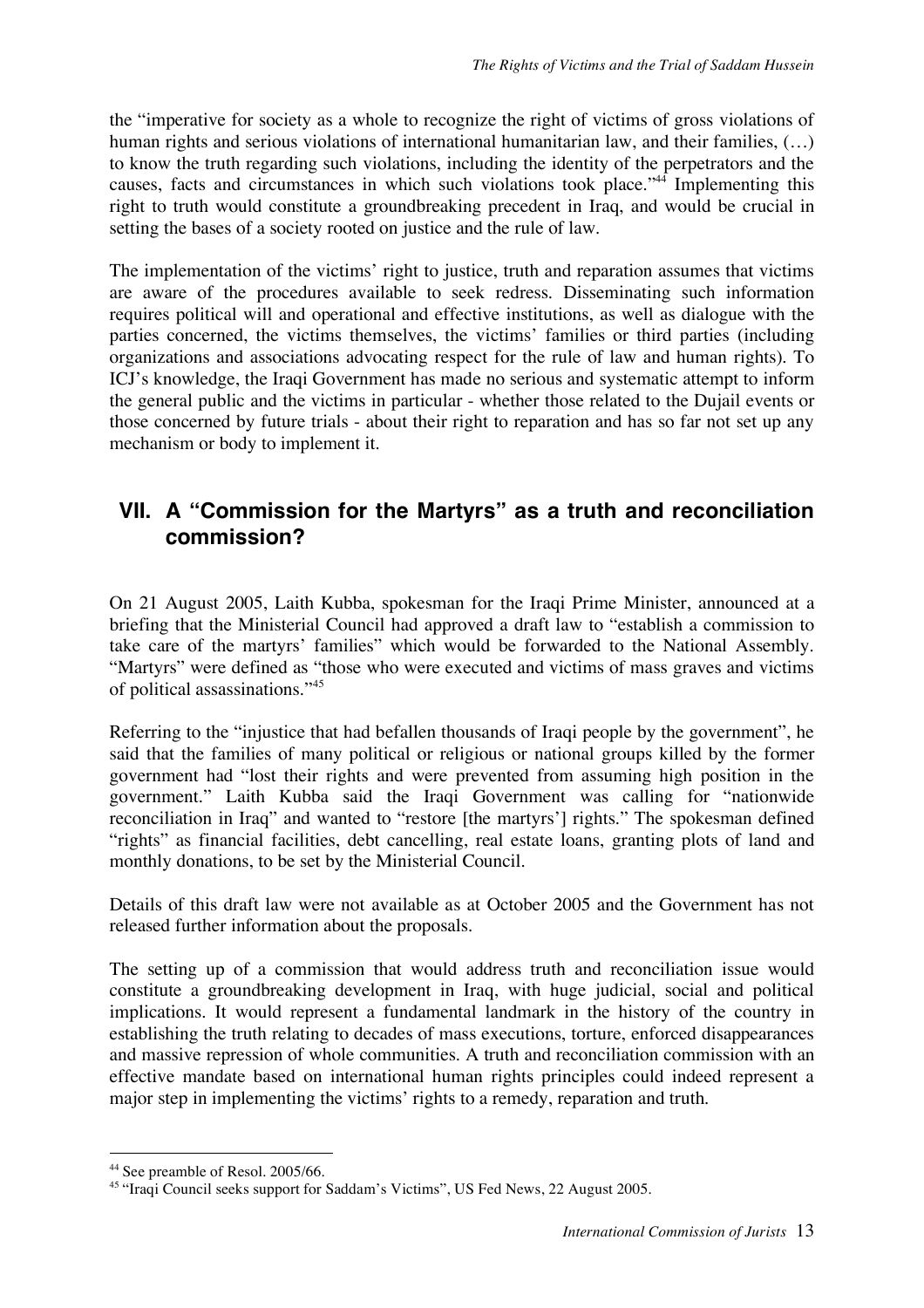However, the scant information on the provisions of this law available so far seem to indicate that victims' "rights" are limited to financial compensation at most and are far from addressing other major aspects of reparation and remedy, such as the right to rehabilitation and satisfaction, and other aspects of the right to restitution.

If the Iraqi authorities are indeed planning to create a truth and reconciliation commission, they should take into account essential elements before proceeding further. An effective and meaningful truth and reconciliation cannot be created in haste. In particular, when considering the option to set up such a commission, the authorities should take into account, among others, the following elements:

- *Drawing lessons from previous truth and reconciliation commissions*: An Iraqi truth and reconciliation commission should draw on the experience of previous commissions set up in other countries and learn from their mistakes and difficulties. Even though truth and reconciliation commissions need to take into account national and regional particularities, they have much in common in relation to respect for the rule of law and for international standards on the rights of victims.
- *Compliance with principles to combat impunity*: A truth and reconciliation commission should fully comply with the UN Set of principles for the protection and promotion of human rights through action to combat impunity.
- *Openness and dialogue with all sectors of society*: The decision to set up a truth and reconciliation commission should only be taken after broad consultation with the public in general and the interested parties in particular (such as victims' organizations, NGOs, relevant civil society groups, organizations representing the interests of specific communities that were targeted during Saddam's regime). A national debate involving all interested parties should take place, and their voice heard, notably with respect to the mandate and scope of the commission. The draft law creating such a commission should be made public and its formulation debated widely.
- *Mandate:* The terms of reference of the commission should be clearly defined and should ensure the independence, impartiality and competence of its members, in particular their security of tenure during the life of the commission, except on grounds of incapacity or behaviour.
- *Guarantees for victims and witnesses:* The commission should provide guarantees for the physical integrity and protection of witnesses and victims.
- *Publicity of the reports and recommendations*: the final report of the commission should be public and should include recommendations regarding legislative and other actions to combat impunity.
- *Financial and human resources*: A truth and reconciliation commission in Iraq would have a particularly complex and long-term mandate, given the extent of the massive violations and the long time-span they covered. Its work would include unearthing mass graves, forensic examination and shedding light on the fate of the disappeared. Such a commission would need considerable financial and human necessary resources.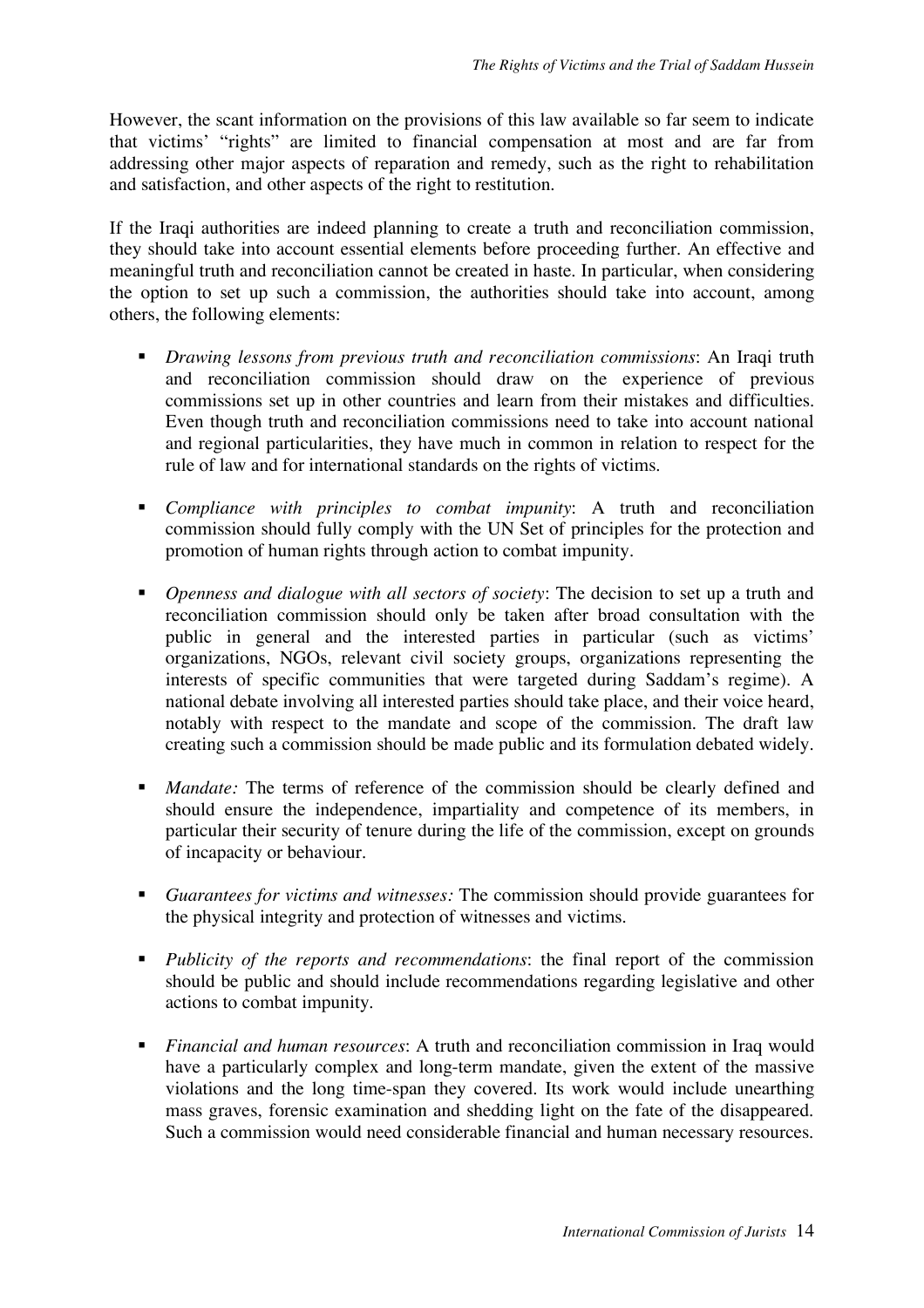*Political process, peace and security*: A truth and reconciliation commission presupposes a stable government and working institutions in an environment of peace and security.

The current situation prevailing in Iraq does not meet the minimum requirements necessary for establishing such a commission. Even if the law setting up such a commission was formulated in line with international human rights standards, it is highly doubtful that a commission could fulfil its mandate in an effective way. The current widespread and indiscriminate violence in Iraq, coupled with the continuing military occupation of the country by the US-led Coalition, severe governmental instability and weak institutions, would fundamentally undermine the effectiveness and credibility of such a commission.

Even if Iraq were to set up a truth and reconciliation commission in the future, it would not substitute the state's obligation to prosecute and punish those responsible for human rights violations and to grant compensation to the victims and their relatives. <sup>46</sup> In the case of Chile, the Inter-American Commission on Human Rights said that: "The Government's recognition of responsibility, its partial investigation of the facts and its subsequent payment of compensation are not enough, in themselves, to fulfil its obligations under the [American] Convention [of Human Rights]. According to the provisions of Article 1.1, the State has the obligation to investigate all violations that have been committed within its jurisdiction, for the purpose of identifying the persons responsible, imposing appropriate punishment on them, and ensuring adequate reparations for the victims." $\frac{1}{4}$  The fact that a truth commission cannot be a substitute for prosecution has been emphasized by the Inter-American Commission in other cases, such as El Salvador. 48

## **VIII. Conclusions and recommendations**

International law grants victims of gross violations of international human rights law and serious violations of humanitarian law the right to an effective remedy and reparation. Tens – or possibly hundreds - of thousands of Iraqis victim of massive and systematic violations of human rights such as torture, executions and enforced disappearances carried out during Saddam Hussein regime are entitled to an effective remedy and reparation. Bringing the perpetrators to justice is one of the most important components of the rights to a remedy and

 $\overline{a}$ 46 Inter-American Commission on Human Rights, Report Nº 28/92, Cases 10,147, 10,181, 10,240, 10,262, 10,309 and 10,311 (Argentina), 2 October 1992, para. 52.

<sup>47</sup> Inter-American Commission on Human Rights, Report Nº 36/96, Case 10,843 (Chile), 15 October 1996, para. 77. See also Inter-American Commission on Human Rights, Report Nº 34/96, Cases 11,228, 11,229, 11,231 and 11,282 (Chile), 15 October 1996, para. 76, and Report Nº 25/98, Cases 11,505, 11,532, 11,541, 11,546, 11,549, 11,569, 11,572, 11,573, 11,583, 11,585, 11,595, 11,652, 11,657, 11,675 and 11,705 (Chile), 7 April 1998, para. 50.

<sup>48</sup> In the case of El Salvador, the Inter-American Commission on Human Rights pointed out that, despite the important role played by the Truth Commission in establishing the facts concerning the most serious violations and in promoting national reconciliation, the creation of this type of commission:"[cannot] be accepted as a substitute for the State's obligation, which cannot be delegated, to investigate violations committed within its jurisdiction, and to identify those responsible, punish them, and ensure adequate compensation for the victim (Article 1.1 of the American Convention), all within the overriding need to combat impunity."<sup>48</sup> Inter-American Commission on Human Rights, Report Nº 136/99, Case 10,488 Ignacio Ellacuría S.J. and others (El Salvador), 22 December 1999, para. 230.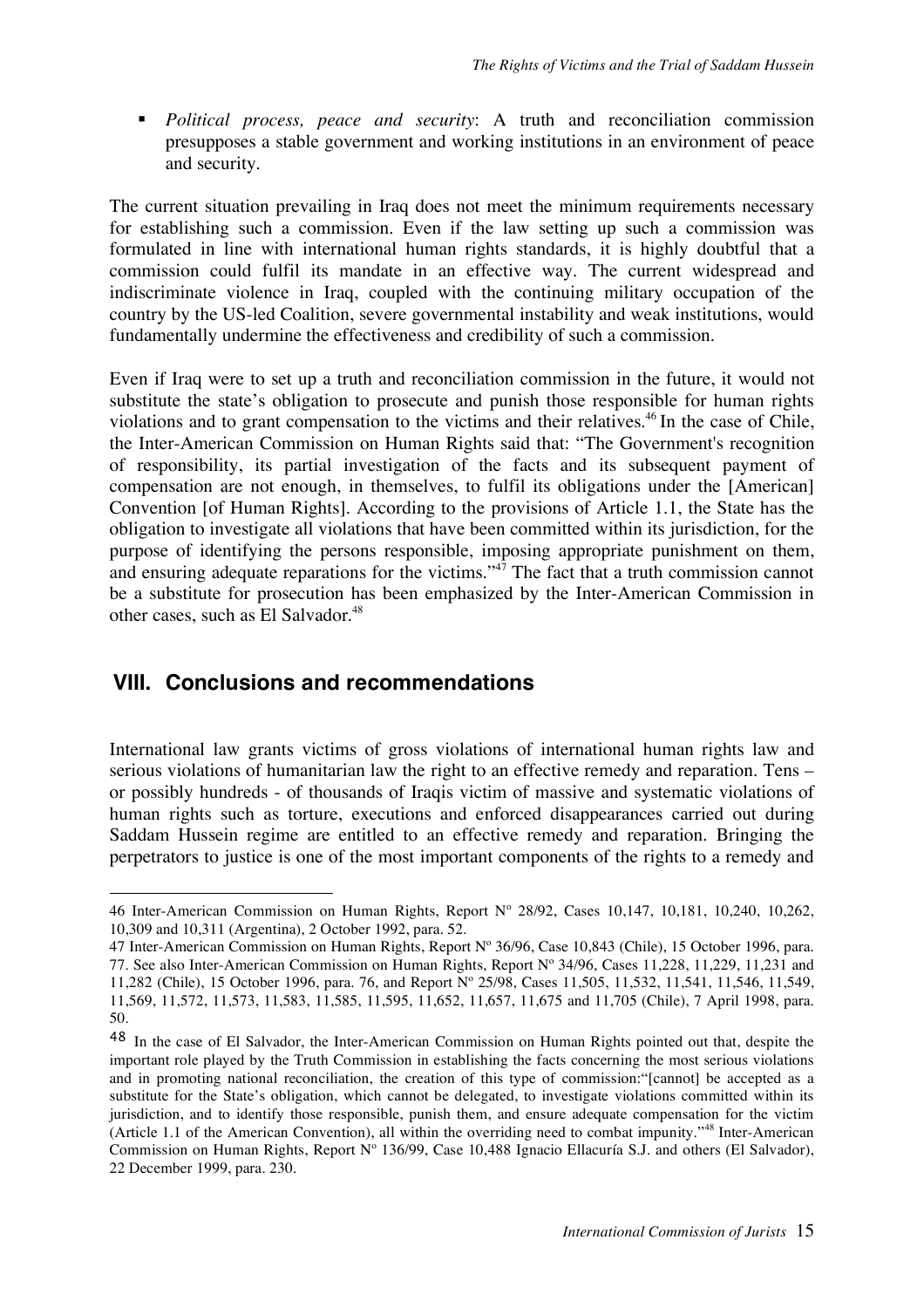reparation, but is not the only component. The Statute of the Iraqi Court provides for claims by plaintiffs to be adjudicated by the court, but its formulation is vague and in any case victims have not filed a suit before the Iraqi Court in the Dujail case.

Victims of torture, relatives of those executed and disappeared, whole ethnic or tribal communities targeted by the repression by Saddam Hussein, have a right to know the truth about the decisions, reasons and circumstances of their victimization and the identity of the perpetrators. After more than three decades of massive and systematic human rights violations, shedding light on such crimes against humanity would represent a fundamental and indispensable undertaking. Under international law, the Iraqi authorities have the obligation to fully respect the victims' right to truth, justice and reparation.

However, until now, the Iraqi authorities seem to conceive of justice as meaning only retribution of those responsible, in particular Saddam Hussein, without consideration for the rights of the victims. The public suggestion that the Government might create a truth and reconciliation commission has little credibility, as the conditions in the country do not meet basic prerequisites for an effective and meaningful commission. In the absence of a stable political and security climate, and effective institutions, the creation of such a truth and reconciliation commission would be premature.

In addition, the possibility that Saddam Hussein and other co-defendants might be sentenced to death after the conclusion of the Dujail trial would fundamentally undermine the victims' right to truth, as a major source of information on the former regime's practices and policies would disappear, thus seriously curtailing the scope and credibility of future investigations. The rights of the victims of the Dujail killings are not more important than victims of other gross violations that took place under the regime of Saddam Hussein, who also deserve the same right to know the truth and the right to justice.

The International Commission of Jurists calls on the Iraqi authorities to:

- Fulfil all their international legal obligations regarding justice and acknowledge that prosecuting and punishing those found guilty for gross violations of international human rights law and serious violations of international humanitarian law constitute only one aspect of the rule of law and access to justice.
- Recognize and implement the fundamental rights of the victims to justice, remedy and truth in accordance with international standards, and take all appropriate steps to make the public in general, and victims and their relatives in particular, aware of these rights, including to petition the courts.
- In upholding the rights of the victims to a remedy and reparation, comply with the UN *Basic principles and guidelines on the right to a remedy and reparation for victims of gross violations of international human rights law and serious violations of international humanitarian law.*
- Thoroughly implement the right of the victims to truth, by bringing to light and publicly documenting, *inter alia*, the reasons behind the human rights violations, the governmental or other policies that underlay them, the circumstances of their occurrence and their outcome. In-depth attention and commensurate resources should be devoted to the crucial issue of the fate of tens of thousands of disappeared, by making every effort to